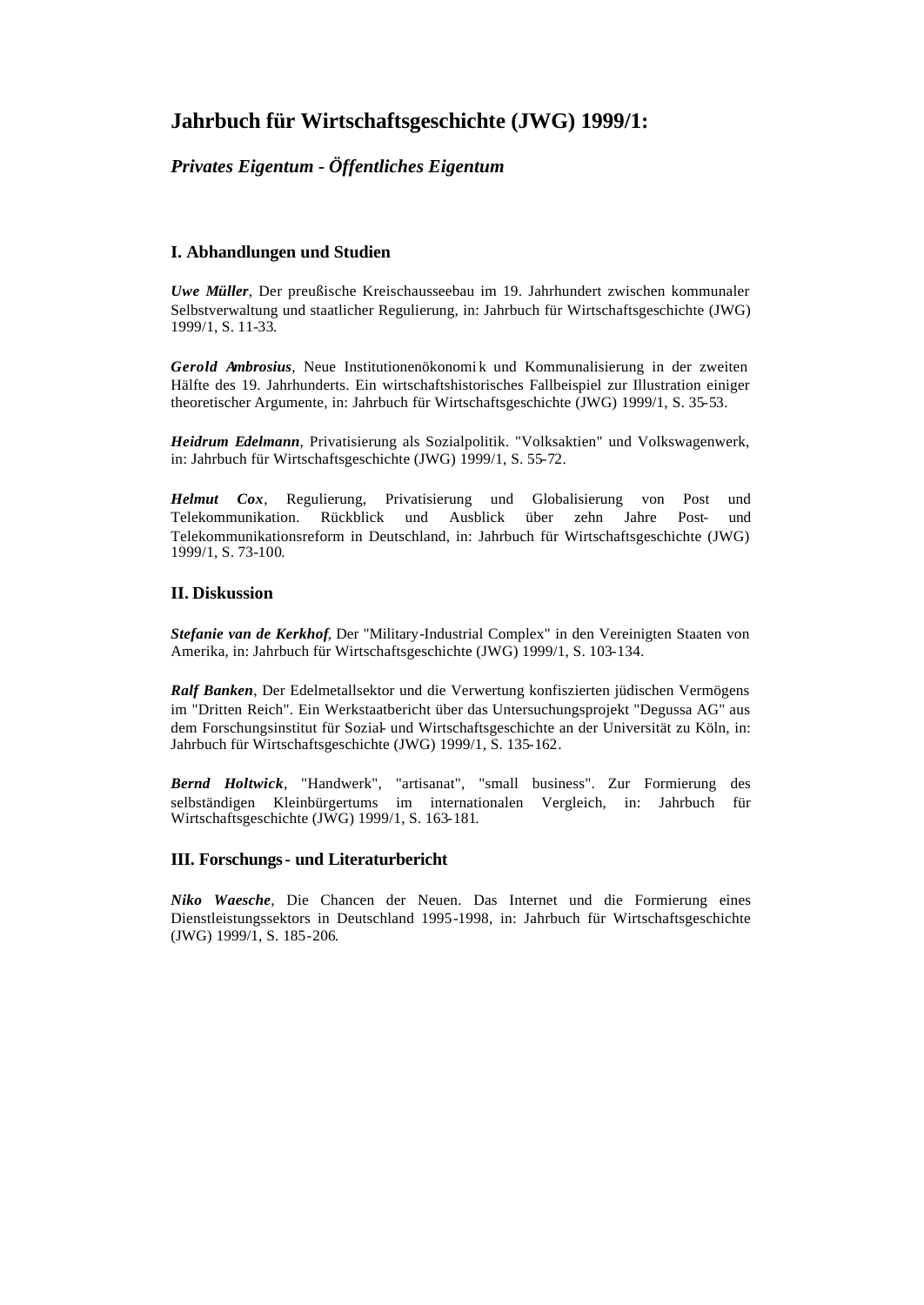#### **Abstracts**

#### **I. Abhandlungen und Studien**

#### **Uwe Müller, Der preußische Kreischausseebau im 19. Jahrhundert zwischen kommunaler Selbstverwaltung und staatlicher Regulierung**

*Abstract*

In the 1830s, after the founding of German Zollverein, Prussian road-building policy losts its political importance. Therefore, the government promoted road-making by local government districts (Kreise, Landgemeinden) and incorporated companies. The new operators of minor roads received subsidies and the right to levy tolls. In 1841 the district assemblies were first allowed to pass taxes for investments in their infrastructure. Nevertheless, many of the early projects of road-building by districts run aground because of their inexperience and the Prussian bureaucracy´s distrust towards them. After the 1850s, the district-maintained roads became the most important part of the Prussian road network, esp. in the provinces Prussia, Pomerania and Brandenburg. The article discusses both the development of road-building as the first important self-government task of Prussian districts and the extent to which this selfgovernment was limited by Prussian legal regulation, licensing and technical supervision.

#### **Gerold Ambrosius, Neue Institutionenökonomik und Kommunalisierung in der zweiten Hälfte des 19. Jahrhunderts. Ein wirtschaftshistorisches Fallbeispiel zur Illustration einiger theoretischer Argumente**

*Abstract*

This article deals with the question, why the supply of gas, water or electricity generally organized as private firms in the beginning became publicly owned enterprises during the second half of the 19th and at the start of the 20th sentury. Most of them had been communalized and managed by municipal administrations on the eve of the First World War. The theoretical background of the analysis is shaped by the New Institutional Economics and its different approaches: the theory of transaction cost, of contract, of property rights and of public choice. Firstly it is demonstrated that some causalities can be comprehended more precisely and generalizing by institutional economics than by traditional argumentation. Secondly it becomes obvious that under the perspective of transaction costs in this special case and in this special phase of historical development publicly owned enterprises were probable the "cheaper" way of building up "public" utilities in comparison to private but publicly regulated companies. Thirdly the openness in principle of institutional economics concerning the question of private and public property is confirmed thought the neoclassical basis of this approach.